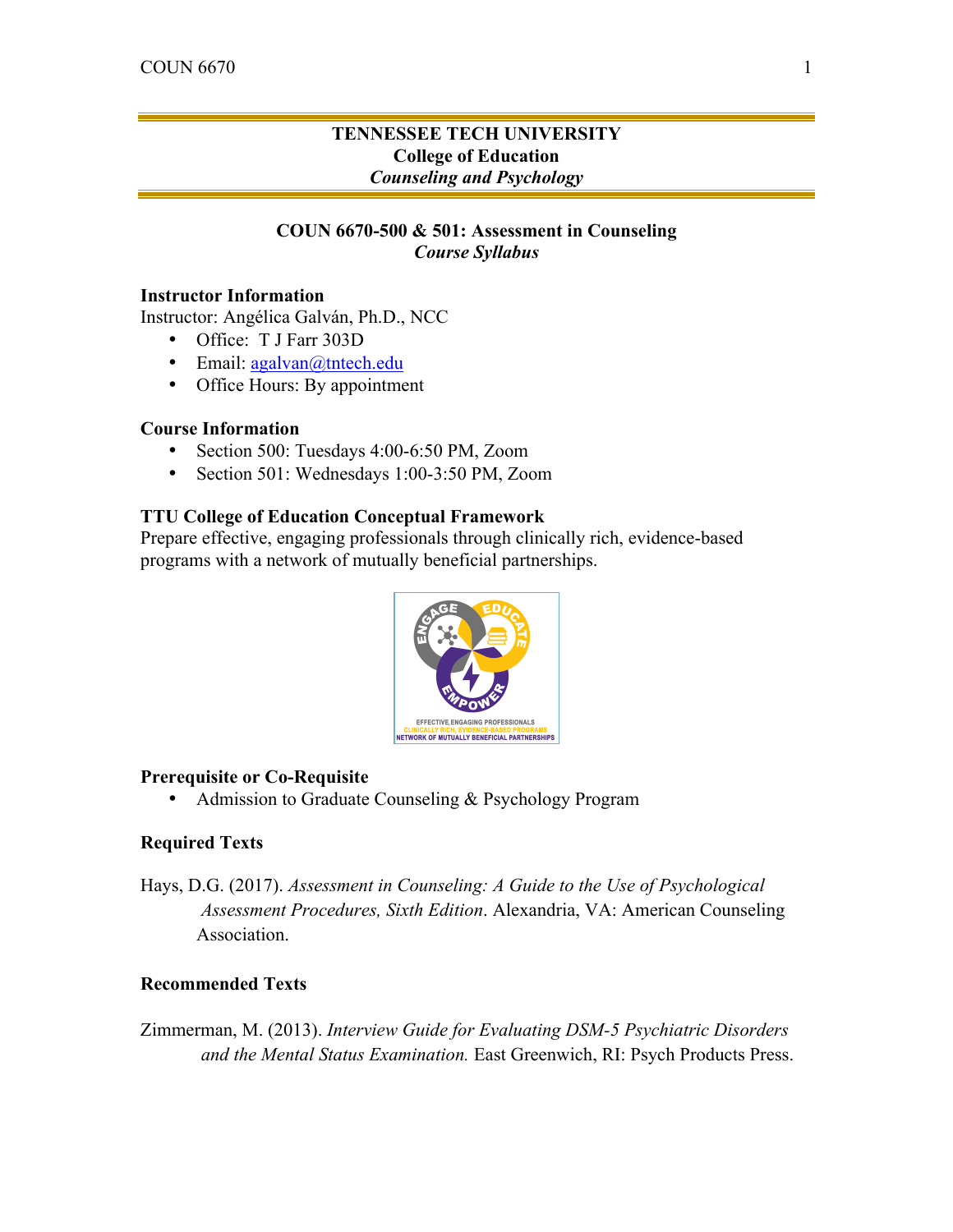American Psychiatric Association. (2013). *Diagnostic and Statistical Manual of Mental Disorder, Fifth Edition.* Washington, DC: American Psychiatric Publishing.

### **Course Description**

This course is a graduate level university experience designed to instruct the student in the administration and analysis of assessment. Course emphasizes the major methods of assessment: decision making, formulating the hypothesis, observation, use of tools, strategies for outcomes, as well as the principles of appropriate practice within a variety of the human services.

## **IDEA Essential and Important Learning Objectives Associated to this Course**

- 1. Learn to apply course material (to improve thinking, problem solving, and decisions)
- 2. Develop specific skills, competencies, and points of view needed by professionals in the field most closely related to this course
- 3. Learn to apply knowledge and skills to benefit others or serve the public good

## **Course CACREP Objectives/Student Learning Outcomes:**

**Standard Content/Reading Formative Assessment Summative Assessment**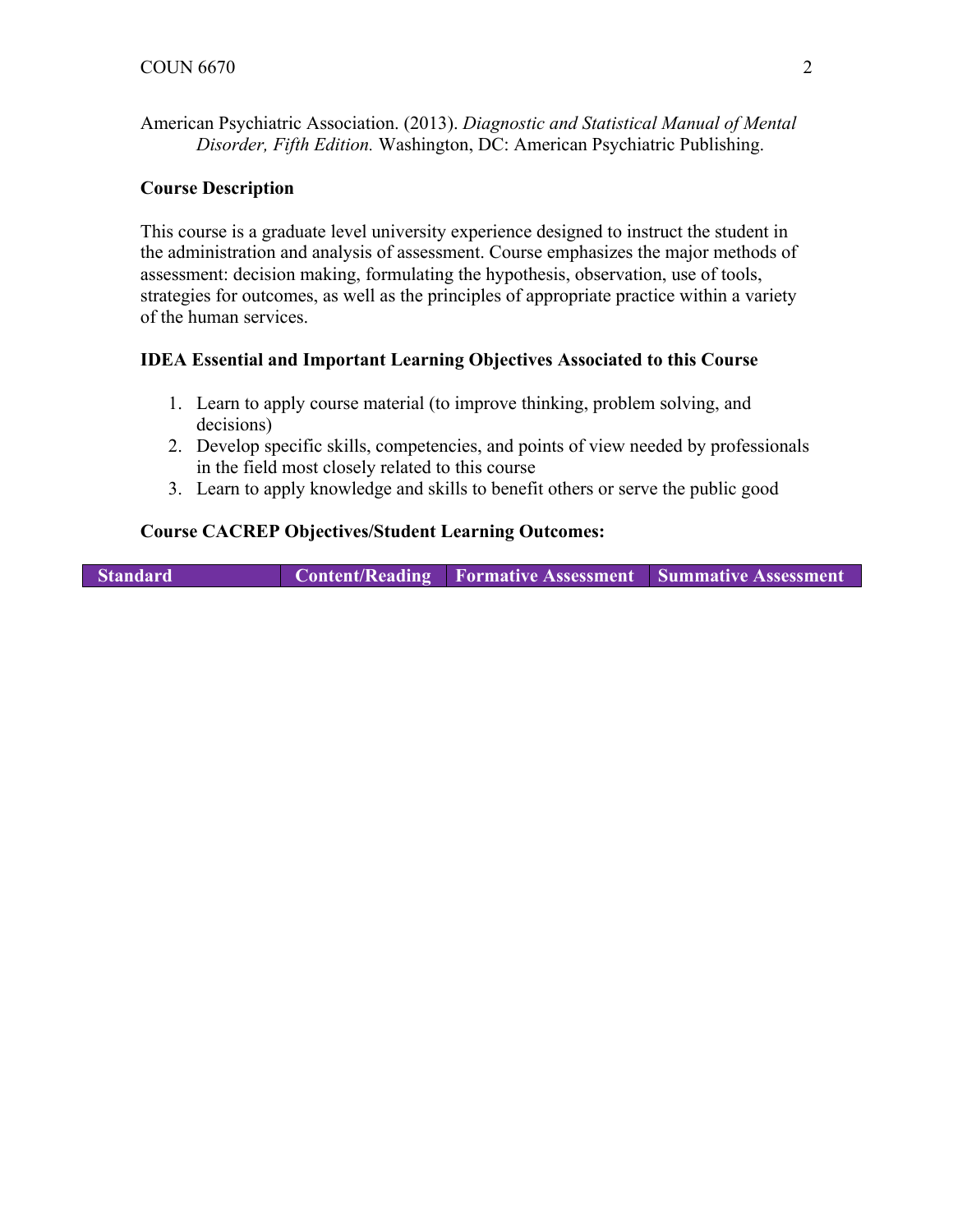| <b>CACREP</b> Standards | Hays, D. G. (2017). | In class activities and | Take-home Exam 1 |
|-------------------------|---------------------|-------------------------|------------------|
| Section 2 F.7.a.        | Chapters 1-4.       | practice sessions.      |                  |
| Students will describe  |                     |                         |                  |
| historical perspectives |                     |                         |                  |
| concerning the nature   |                     |                         |                  |
| and meaning of          |                     |                         |                  |
| assessment and testing  |                     |                         |                  |
| in counseling.          |                     |                         |                  |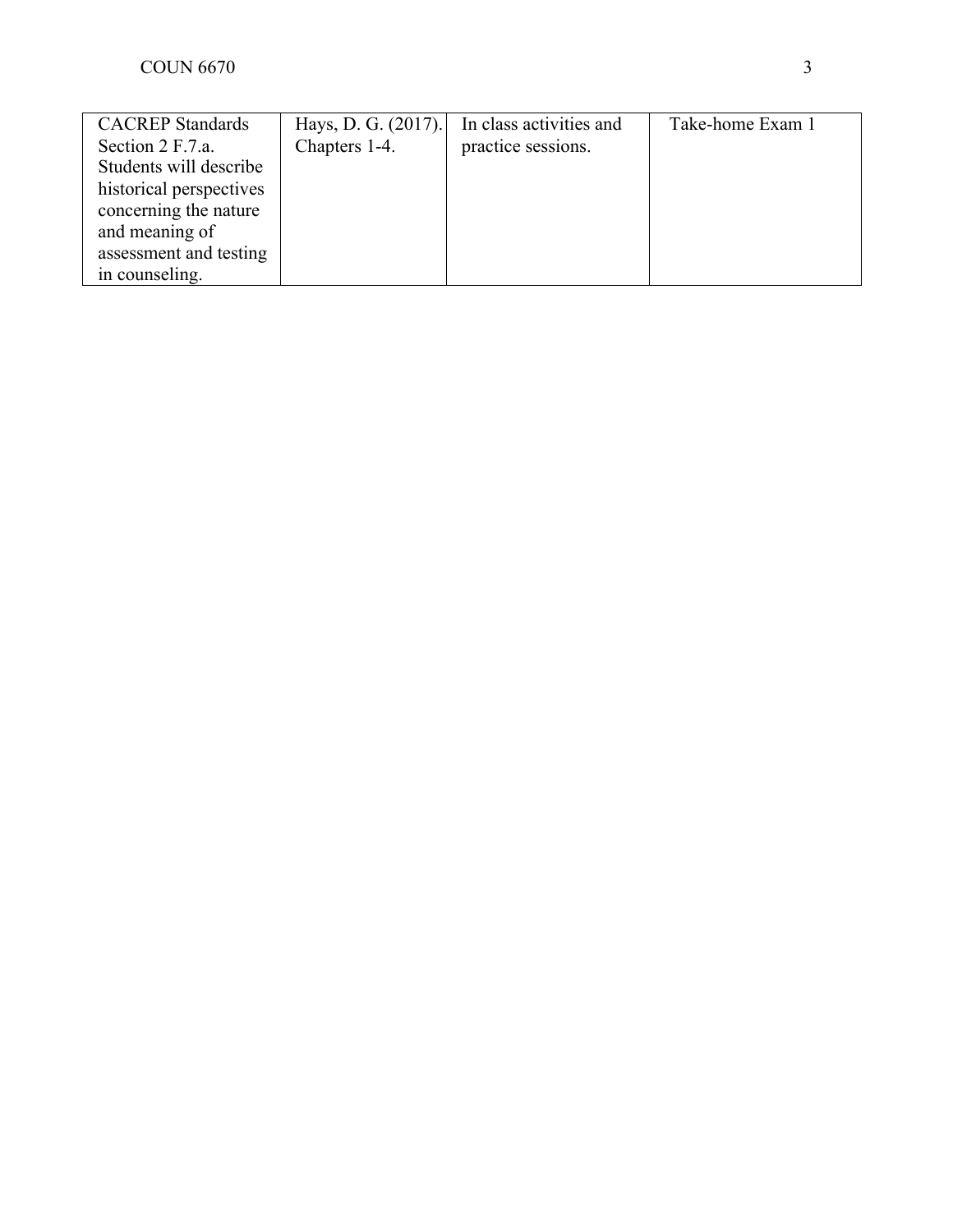| <b>CACREP</b> Standards  | Hays, D. G. (2017). | In class activities,    | Take-home Exam 2      |
|--------------------------|---------------------|-------------------------|-----------------------|
| Section 2 F.7.b.         | Chapters $7 & 8$ .  | practice sessions,      | and Case File         |
| Students will identify   |                     | Biopsychosocial         |                       |
| methods of effectively   |                     | History, and Mental     |                       |
| preparing for and        |                     | Status Exam.            |                       |
| conducting initial       |                     |                         |                       |
| assessment meetings.     |                     |                         |                       |
| <b>CACREP</b> Standards  | Hays, D. G. (2017). | In class activities,    | Take-home Exam 3 and  |
| Section 2 F.7.e.         | Chapters 7-15.      | practice sessions,      | Case File             |
| Students will            |                     | Biopsychosocial         |                       |
| demonstrate              |                     | History, Mental Status  |                       |
| competency in using      |                     | Exam, and Session       |                       |
| assessments for          |                     | Notes.                  |                       |
| diagnostic and           |                     |                         |                       |
| intervention planning    |                     |                         |                       |
| purposes.                |                     |                         |                       |
| <b>CACREP</b> Standards  | Hays, D. G. (2017). | In class activities and | Take-home Exam 1      |
| Section 2 F.7.f.         | Chapters 1-4.       | practice sessions.      |                       |
| Students will be able to |                     |                         |                       |
| identify basic concepts  |                     |                         |                       |
| of standardized and      |                     |                         |                       |
| non-standardized         |                     |                         |                       |
| testing, norm-           |                     |                         |                       |
| referenced and criterion |                     |                         |                       |
| referenced assessments,  |                     |                         |                       |
| and group and            |                     |                         |                       |
| individual assessments.  |                     |                         |                       |
| <b>CACREP</b> Standards  | Hays, D. G. (2017). | In class activities and | Take-home Exam 1      |
| Section 2 F.7.g.         | Chapters $5 & 6$ .  | discussions.            |                       |
| Students will be able to |                     |                         |                       |
| identify statistical     |                     |                         |                       |
| concepts, including      |                     |                         |                       |
| scales of measurement,   |                     |                         |                       |
| measures of central      |                     |                         |                       |
| tendency, indices of     |                     |                         |                       |
| variability, shapes and  |                     |                         |                       |
| types of distributions,  |                     |                         |                       |
| and correlations.        |                     |                         |                       |
| <b>CACREP</b> Standards  | Hays, D. G. (2017). | In class activities and | Take-home Exams 1 & 3 |
| Section 2 F.7.h.         | Chapters $5 & 6$ .  | discussions.            |                       |
| Students will be able to |                     |                         |                       |
| identify reliability and |                     |                         |                       |
| validity in the use of   |                     |                         |                       |
| assessments.             |                     |                         |                       |
| <b>CACREP</b> Standards  | Hays, D. G. (2017). | In class activities and | Take-home Exam 2      |
| Section 2 F.7.i. Use     | Chapters 8 - 16.    | discussions.            |                       |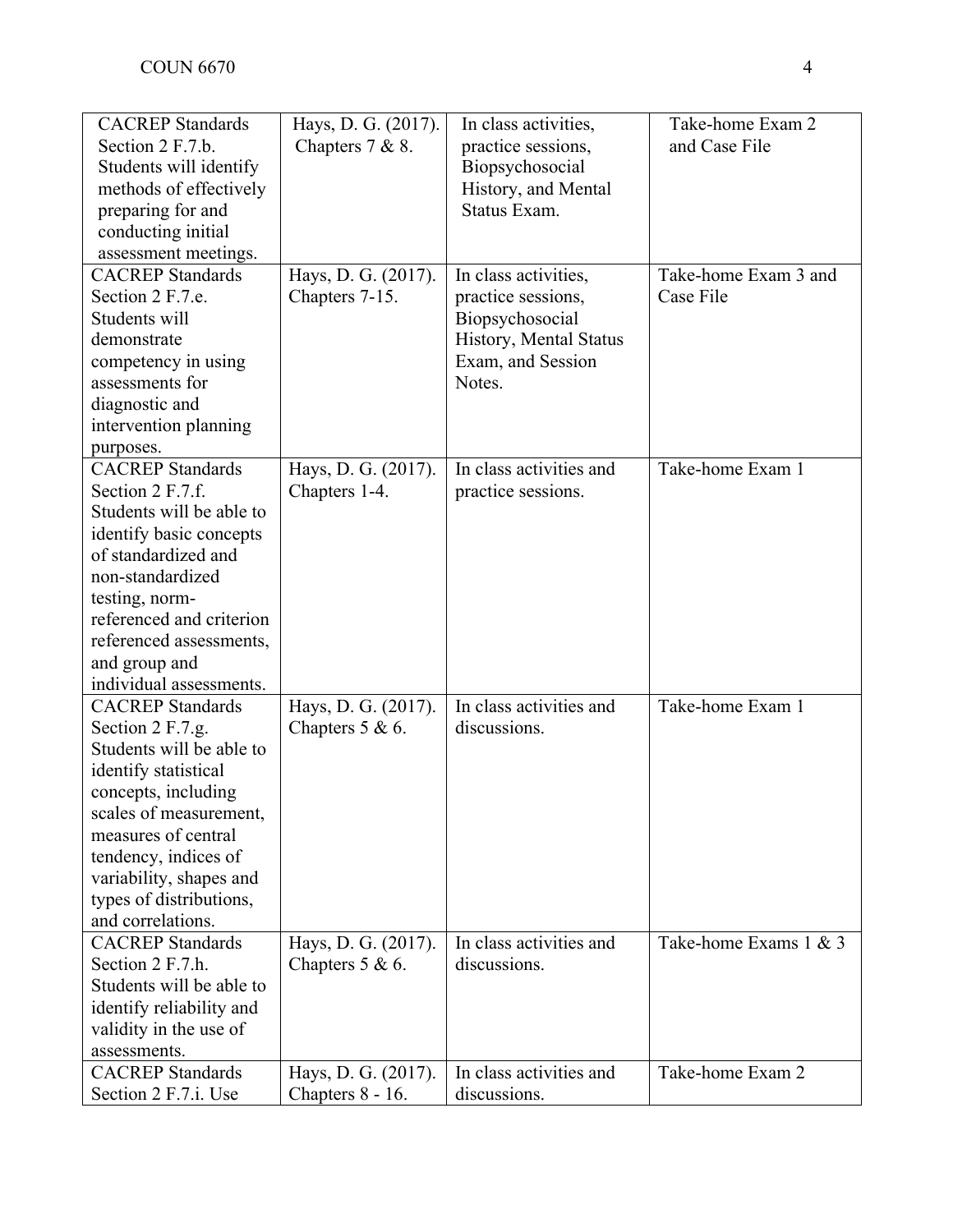| assessments relevant to<br>academic/educational,<br>career, personal, and<br>social development.  |  |
|---------------------------------------------------------------------------------------------------|--|
|                                                                                                   |  |
|                                                                                                   |  |
|                                                                                                   |  |
|                                                                                                   |  |
| Take-home Exam 3 and<br><b>CACREP</b> Standards<br>Hays, D. G. (2017).<br>In class activities,    |  |
| Case File<br>Section 2 F.7.j.<br>Chapters 1-4 $&$ 7-<br>practice sessions,                        |  |
| Students will<br>Mental Status Exam,<br>15.                                                       |  |
| and Case Notes.<br>understand the use of                                                          |  |
| environmental                                                                                     |  |
| assessments and                                                                                   |  |
| systematic behavioral                                                                             |  |
| observations.                                                                                     |  |
| <b>CACREP</b> Standards<br>In class activities,<br>Take-home Exam 2 and<br>Hays, D. G. (2017).    |  |
| Section 2 F.7.k.<br>practice sessions, and<br>Case File<br>Chapters 7-16.                         |  |
| Case Notes.<br>Students will                                                                      |  |
| understand the use of                                                                             |  |
| symptom checklists,                                                                               |  |
| and personality and                                                                               |  |
| psychological testing.                                                                            |  |
| <b>CACREP</b> Standards<br>In class activities and<br>Take-home Exam 2<br>Hays, D. G. (2017).     |  |
| Section 2 F.7.1.<br>Chapters 7-16.<br>practice sessions.                                          |  |
| Students will                                                                                     |  |
| understand the use of                                                                             |  |
| assessment results to                                                                             |  |
| diagnose                                                                                          |  |
| developmental,                                                                                    |  |
| behavioral, and mental                                                                            |  |
| disorders.                                                                                        |  |
| In class activities and<br><b>CACREP</b> Standards<br>Take-home Exam 1 & 3<br>Hays, D. G. (2017). |  |
| Section 2 F.7.m.<br>Chapters $3 & 4$ .<br>practice sessions.                                      |  |
| Students will identify                                                                            |  |
| the ethical and                                                                                   |  |
| culturally relevant                                                                               |  |
| strategies for selecting,                                                                         |  |
| administering, and                                                                                |  |
| interpreting assessment                                                                           |  |
| and test results.                                                                                 |  |
| <b>CACREP</b> Standards<br>Hays, D. G. (2017).<br>Take-home Exam 2 and<br>In class activities,    |  |
| CMHC Section 5 C.1.c.<br>Case File<br>Chapters $7 & 8$ .<br>practice sessions,                    |  |
| Students will<br>Biopsychosocial                                                                  |  |
| understand and<br>History, and Case Notes.                                                        |  |
| demonstrate application                                                                           |  |
| of the principles,                                                                                |  |
|                                                                                                   |  |
|                                                                                                   |  |
| models, and<br>documentation formats                                                              |  |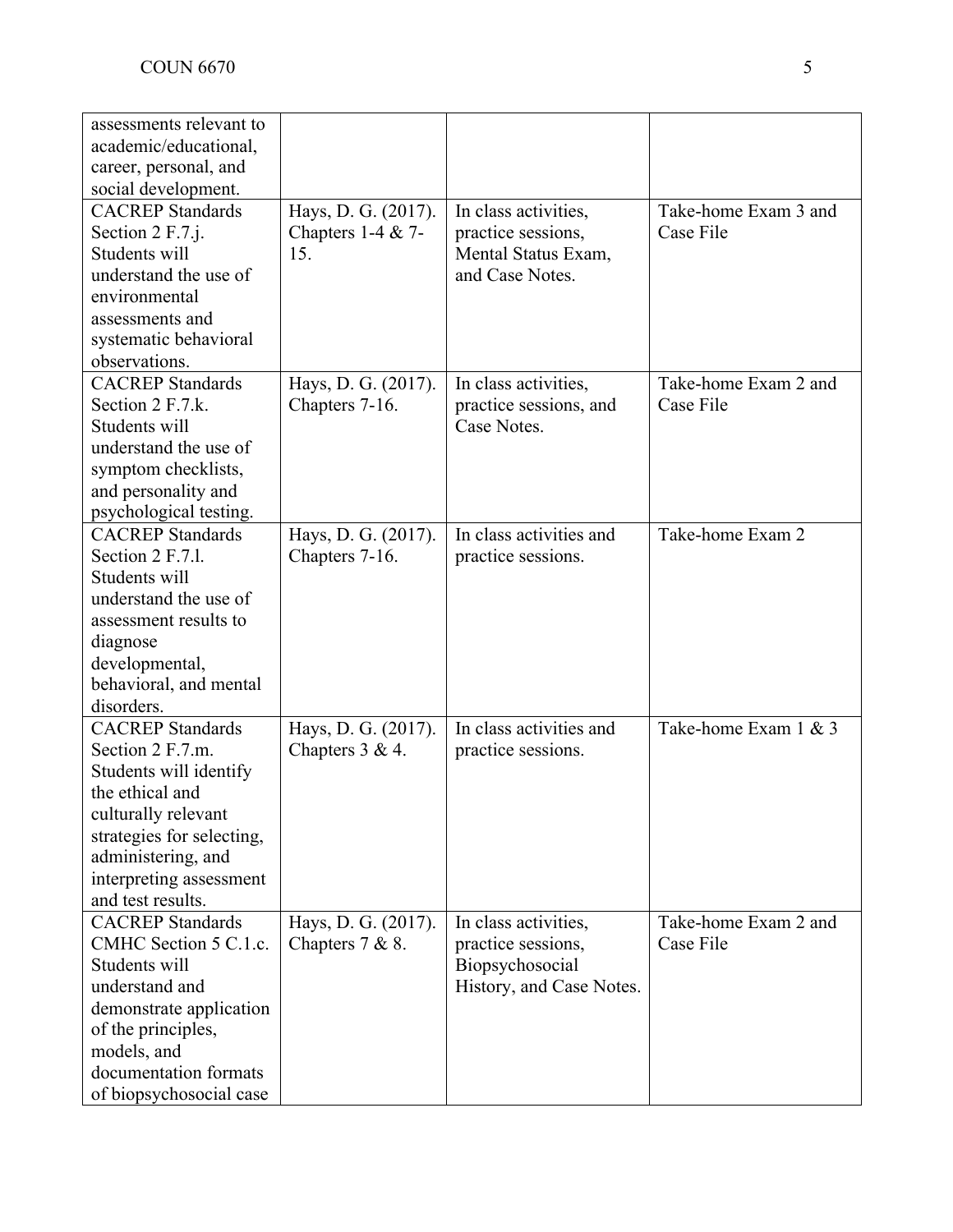| conceptualization and    |                     |                      |                      |
|--------------------------|---------------------|----------------------|----------------------|
| treatment planning.      |                     |                      |                      |
| <b>CACREP</b> Standards  | Hays, D. G. (2017). | In class activities, | Take-home Exam 3 and |
| CMHC Section 5 C.1.e.    | Chapters 1-16.      | practice sessions,   | Case File            |
| Students will            |                     | Mental Status Exam,  |                      |
| understand               |                     | and Case Notes.      |                      |
| psychological tests and  |                     |                      |                      |
| assessment specific to   |                     |                      |                      |
| clinical mental health   |                     |                      |                      |
| counseling.              |                     |                      |                      |
| <b>CACREP</b> Standards  | Hays, D. G. (2017). | In class activities, | Take-home Exam 2 and |
| CMHC Section 5 C.3.a.    | Chapters 7-16.      | practice sessions,   | Case File            |
| Students will            |                     | Biopsychosocial      |                      |
| understand and           |                     | History, and Mental  |                      |
| demonstrate the ability  |                     | Status Exam.         |                      |
| to conduct an intake     |                     |                      |                      |
| interview, mental status |                     |                      |                      |
| evaluation,              |                     |                      |                      |
| biopsychosocial          |                     |                      |                      |
| history, mental health   |                     |                      |                      |
| history, and             |                     |                      |                      |
| psychological            |                     |                      |                      |
| assessment for           |                     |                      |                      |
| treatment planning and   |                     |                      |                      |
| caseload management.     |                     |                      |                      |

# **Major Teaching Methods**

Demonstrations, lecture, class discussions, classroom experiential activities, reading and writing assignments, videos, small group projects, use of Internet resources, and case studies.

# **Special Instructional Platform/Materials**

- A. iLearn
- B. laptop/computer with camera and speakers
- C. Tk20 at TTU

TTU's College of Education uses Tk20, a comprehensive data and reporting system to improve our processes, manage student transition points, and track key assessments in program coursework. All students, regardless of affiliated major and college, enrolled in courses requiring Tk20 must purchase an account and submit the appropriate coursework. Failure to purchase Tk20 can result in a zero for Tk20 assignments and/or final course grade reduced a full letter. The one-time-only system cost is \$142.85 at the university bookstore, and your account is valid for seven years. You will be asked to access Tk20 for a variety of tasks, including coursework, advisement, field/clinical experiences, portfolios, and key program assessments. Access the TTU Tk20 website for more details.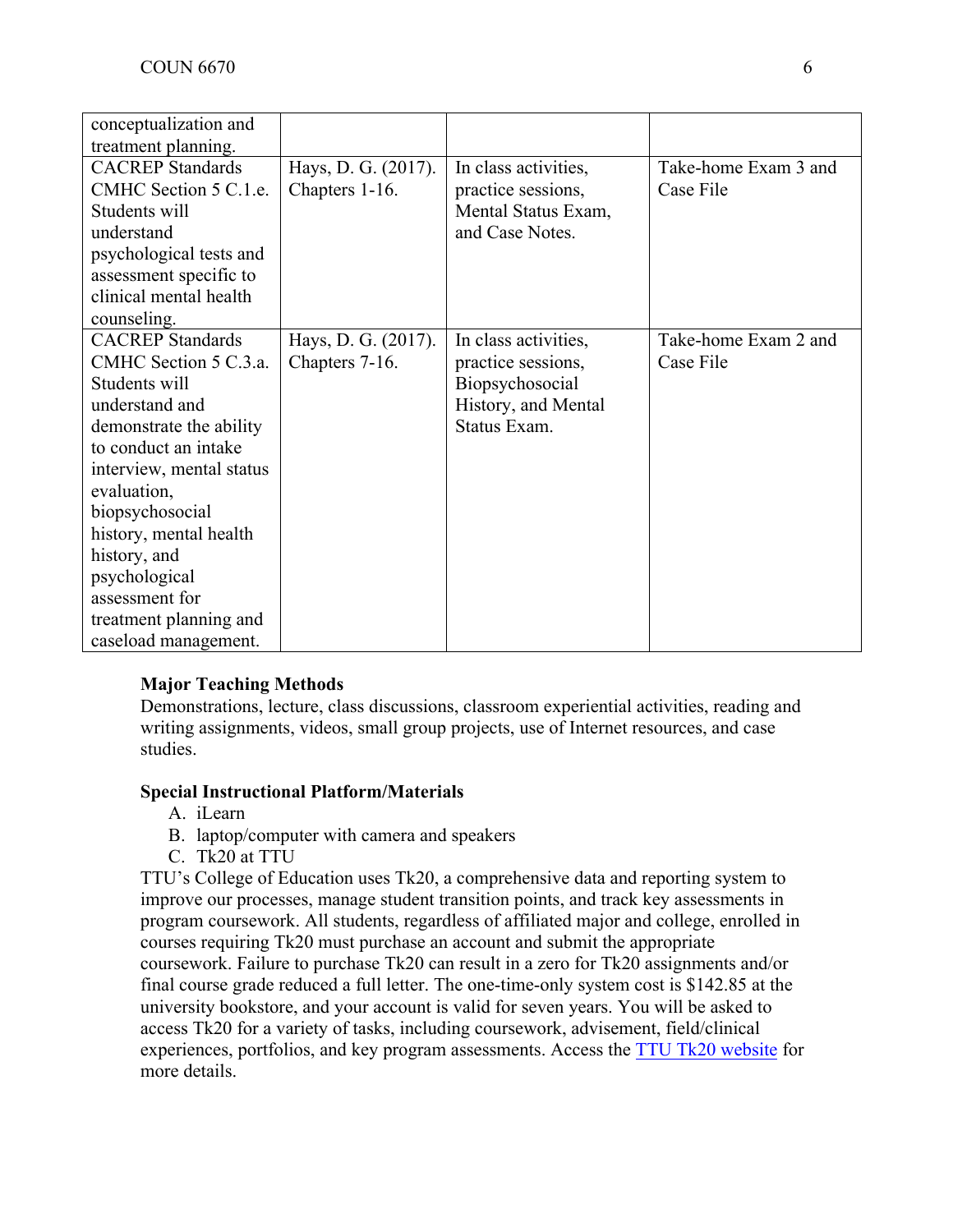## **Topics to Be Covered**

- 1. Use of Assessment in Counseling
- 2. The Assessment Process
- 3. Ethical, Legal, and Professional Considerations in Assessment
- 4. Multicultural Considerations in Assessment
- 5. Measurement Concepts
- 6. Understanding and Transforming Raw Scores
- 7. Initial Assessment in Counseling
- 8. Substance Abuse and Mental Health Assessment
- 9. Assessment of Intelligence
- 10. Ability Testing: Academic Aptitude and Achievement
- 11. Career and Life-Planning Assessment
- 12. Measures of Interest and Values
- 13. Assessment of Personality
- 14. Assessment of Interpersonal Relationships
- 15. Communication of Assessment Results
- 16. Future Trends inn Counseling Assessment

### **Grading and Evaluation Procedures**

The following assessment procedures will be used to evaluate students' knowledge of the course.

| <b>Category</b> | <b>Assignment</b>                                | Percentage | <b>Overall</b><br><b>Category</b><br>Weight |
|-----------------|--------------------------------------------------|------------|---------------------------------------------|
|                 | Biopsychosocial History                          | 10%        |                                             |
| Case File       | <b>Mental Status Exam</b>                        | 10%        | 35%                                         |
|                 | <b>Session Notes</b>                             | $10\%$     |                                             |
|                 | Final Compilation of Case File                   | $5\%$      |                                             |
| Exams           | Exam 1                                           | 15%        |                                             |
|                 | Exam 2                                           | 15%        | 45%                                         |
|                 | Exam 3                                           | 15%        |                                             |
| Reflection      | Personal Reflection on Self-Assessments          | 10%        | 10%                                         |
| Participation   | Active in-class participation and paired<br>work | 10%        | 10%                                         |
|                 | <b>Total</b>                                     |            | 100%                                        |

### **Evaluation and Assessment Procedures**

All course requirements will be used to determine student's achievement of the course objectives listed under section "assignments and related policy" of this syllabus. All required assignments would be given a specific grade. Final course grades will incorporate the grading system as follows: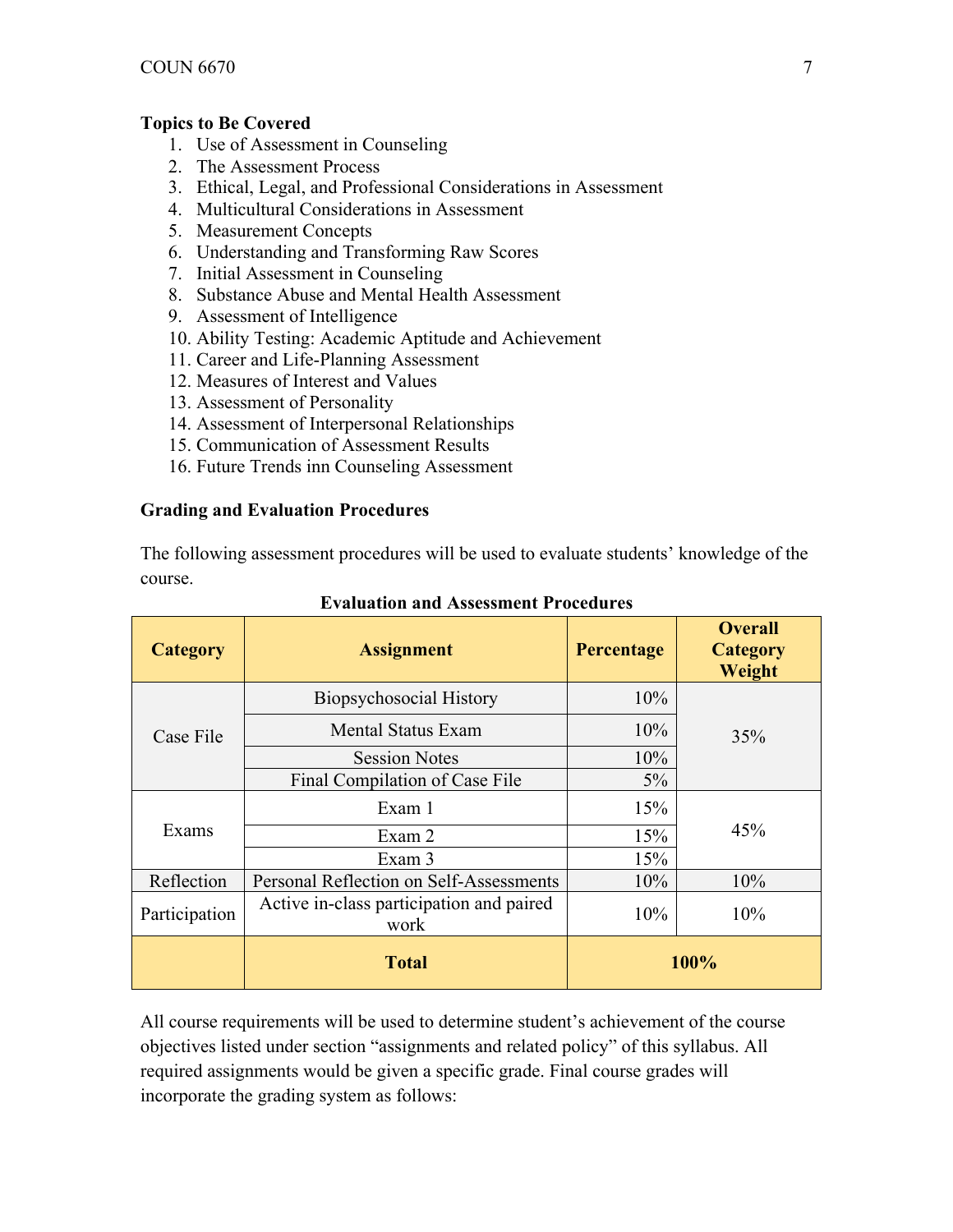#### **Grading Scale**

| A | $93 - 100$ |
|---|------------|
| B | $85 - 92$  |
| C | $77 - 84$  |
|   | $69 - 76$  |
| F | <68        |

# **Course Policies Student Academic Misconduct Policy**

Maintaining high standards of academic integrity in every class at Tennessee Tech is critical to the reputation of Tennessee Tech, its students, alumni, and the employers of Tennessee Tech graduates. The Student Academic Misconduct Policy describes the definitions of academic misconduct and policies and procedures for addressing Academic Misconduct at Tennessee Tech. For details, view the Tennessee Tech's Policy 217 – Student Academic Misconduct at Policy Central.

#### **Attendance Policy**

Attendance is required and part of your grade. You are allowed 1 absence. *After 1 absence five points will be deducted for each class missed.* 

#### **Class Participation**

Participation in class is essential to the value of the learning experience within this course. Preparation for class should include reading, reflecting, and actively engaging in class discussions and practice sessions. A student's grade may be affected negatively by low participation.

#### **Assignments and Related Policy**

**1. Case File**

Students will compile notes and paperwork for a practice client. This final compilation Case File will include the following:

#### **a. Biopsychosocial History**

A Biopsychosocial history will be collected of a practice client during a mock intake session where students will gather biological, psychological, and social history to complete a written a report. Detailed explanation and expectations of this report will be discussed in class.

#### **b. Mental Status Exam (MSE)**

In addition to a biopsychosocial, a MSE will be conducted during the mock intake session. Information will be gathered by observations and interview questions to complete the MSE form that is available on iLearn.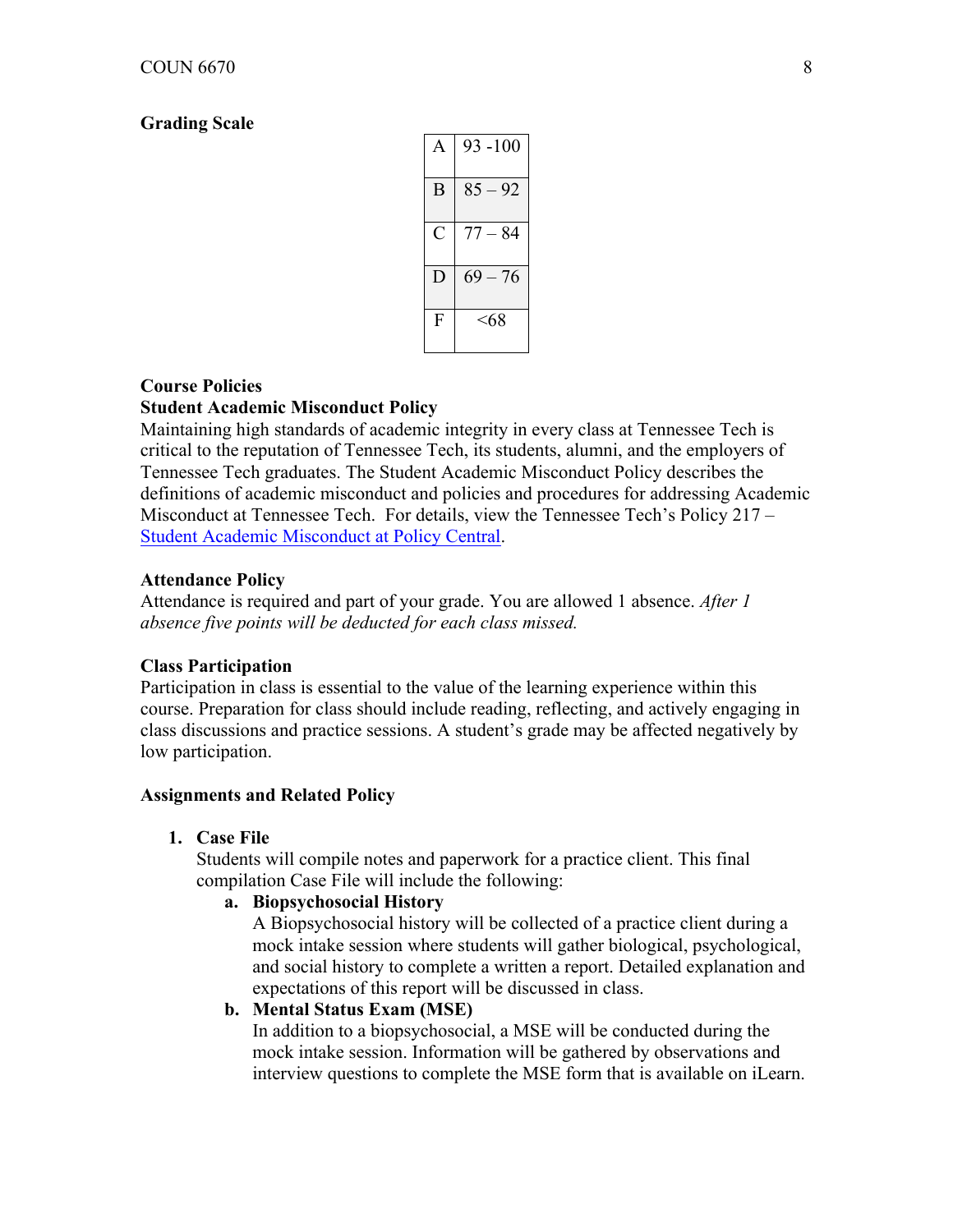A lecture will be dedicated to this topic and more information will be provided in class.

# **c. Session Notes**

For each session with the practice clients, students will write a session note that discusses subjective and objective data gathered, assessment of the client, and plan for continued care. A sample note can be found on iLearn. This assignment should be completed within 24 hours of the session.

# **d. Final Compilation of Case File**

At the end of the semester, the above documents will be compiled into one Word document to submit to both iLearn and Tk20. In this final submission, edits can be made to these previously submitted assignments after reviewing instructor feedback.

# **2. Exams**

There will be three take-home exams during the semester. Questions will be provided one week in advance of due date. Answers should be thorough and include at least three academic sources in addition to the textbook to support arguments made by students.

# **3. Personal Reflection on Self-Assessments**

Students will complete three self-assessments and reflect on the process of taking the instruments and reading the results. Reflection papers should include:

- o Reactions to taking the assessments
- o Reactions to receiving the results
- o Discussion of results and what stood out
- o How this process affects student's self-awareness
- o How these assessments might be used by students with clients

### **4. Participation**

Participation in this course in crucial. Both in-class discussions and in practice sessions will enhance the learning experience.

All assignments are due on time as outlined on the schedule.

- Assignments turned in late will result in a loss of 10 percent of the total assigned value for the assignment.
- Failure to be prepared for class will result in a loss of points as determined by professor.
- See Course Schedule for due dates.

### **Disability Accommodation**

Students with a disability requiring accommodations should contact the Accessible Education Center (AEC). An Accommodation Request (AR) should be completed as soon as possible, preferably by the end of the first week of the course. The AEC is located in the Roaden University Center, Room 112; phone 931-372-6119. For details, view the Tennessee Tech's Policy 340 – Services for Students with Disabilities at Policy Central.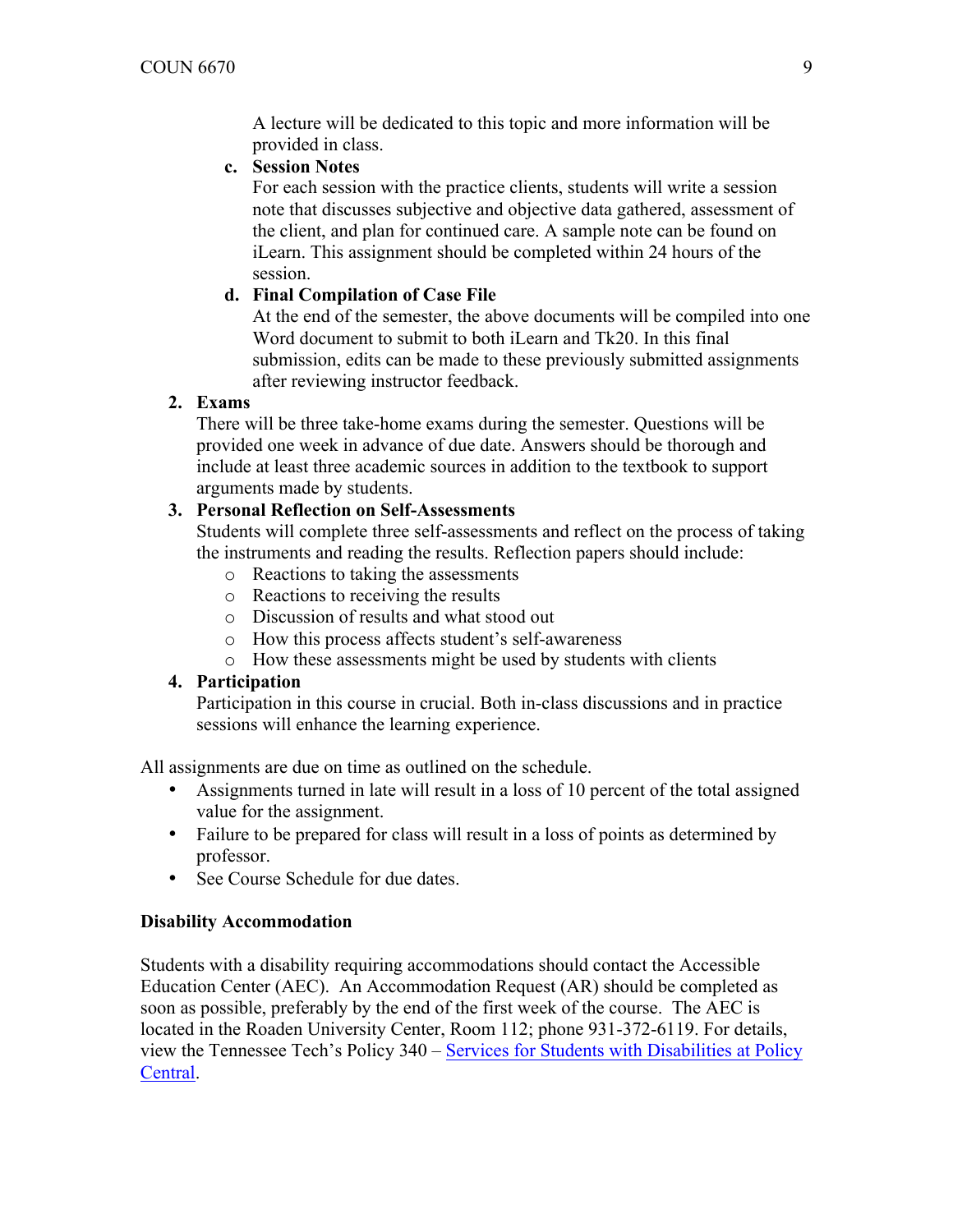# **COVID-19 University Protocols**

- 1. Each student must take personal responsibility for knowing and following the university's COVID-19 protocols. Students are expected to follow all COVID-19 directives published by Tennessee Tech on its official COVID-19 webpage: www.tntech.edu/covid19.
- 2. As conditions related to the pandemic change, the university's COVID-19 protocols are also likely to change. Students are expected to monitor the university's official COVID-19 webpage to stay up to date on all university COVID-19 protocols.
- 3. If the university's COVID-19 protocols include the wearing of face coverings inside campus facilities, then face coverings must be worn covering the mouth and nose. Protocols will apply to all vaccinated and unvaccinated individuals.
- 4. Students who refuse to comply with university protocols will be reported to the Tennessee Tech Dean of Students.
- 5. Students should direct all requests for excused class absences related to COVID-19 to Tennessee Tech's Health Services by following the student link at the following website: www.tntech.edu/covid19/report.php . The Office of Student Affairs will provide notifications to faculty members of student absences and the expected length of the absence.
- 6. Students can get a COVID-19 vaccine on campus at Tech Health Services. Call ahead to schedule at (931) 372-3320. COVID-19 vaccines are given free of charge daily, as well as testing.
- 7. Per CDC guidelines, you are considered fully vaccinated:
	- · 2 weeks after your second dose in a 2-dose series, such as the Pfizer or Moderna vaccines, OR
	- · 2 weeks after a single-dose vaccine, such as Johnson & Johnson's Janssen vaccine.

| Week                             | <b>Topics Covered</b>                                                              | <b>Readings</b>                                | <b>Assignments Due</b>                |
|----------------------------------|------------------------------------------------------------------------------------|------------------------------------------------|---------------------------------------|
| One<br>$8/24$ ; $8/25$           | Introduction, Course Overview,<br>and Syllabus Review                              | <b>Syllabus</b>                                |                                       |
| Two<br>$8/31$ ; $9/1$            | What is Assessment?                                                                | Hays (2017)<br>Chapters $1 & 2$                |                                       |
| <b>Three</b><br>9/7; 9/8<br>Four | <b>Ethical and Culturally Relevant</b><br><b>Strategies</b><br><b>Great Stats!</b> | Hays (2017)<br>Chapters $3 & 4$<br>Hays (2017) |                                       |
| $9/14$ ; $9/15$                  |                                                                                    | Chapters $5 & 6$ and<br>Appendix A             |                                       |
| <b>Five</b><br>$9/21$ ; $9/22$   | Intake & MSE                                                                       | Hays (2017)<br>Chapter $7 &$<br>Appendix B     | Exam 1                                |
| <b>Six</b><br>$9/28$ ; $9/29$    | Initial and Risk Assessments                                                       | Hays (2017)<br>Chapter 8                       | Biopsychosocial<br><b>History Due</b> |

# **Course Schedule**